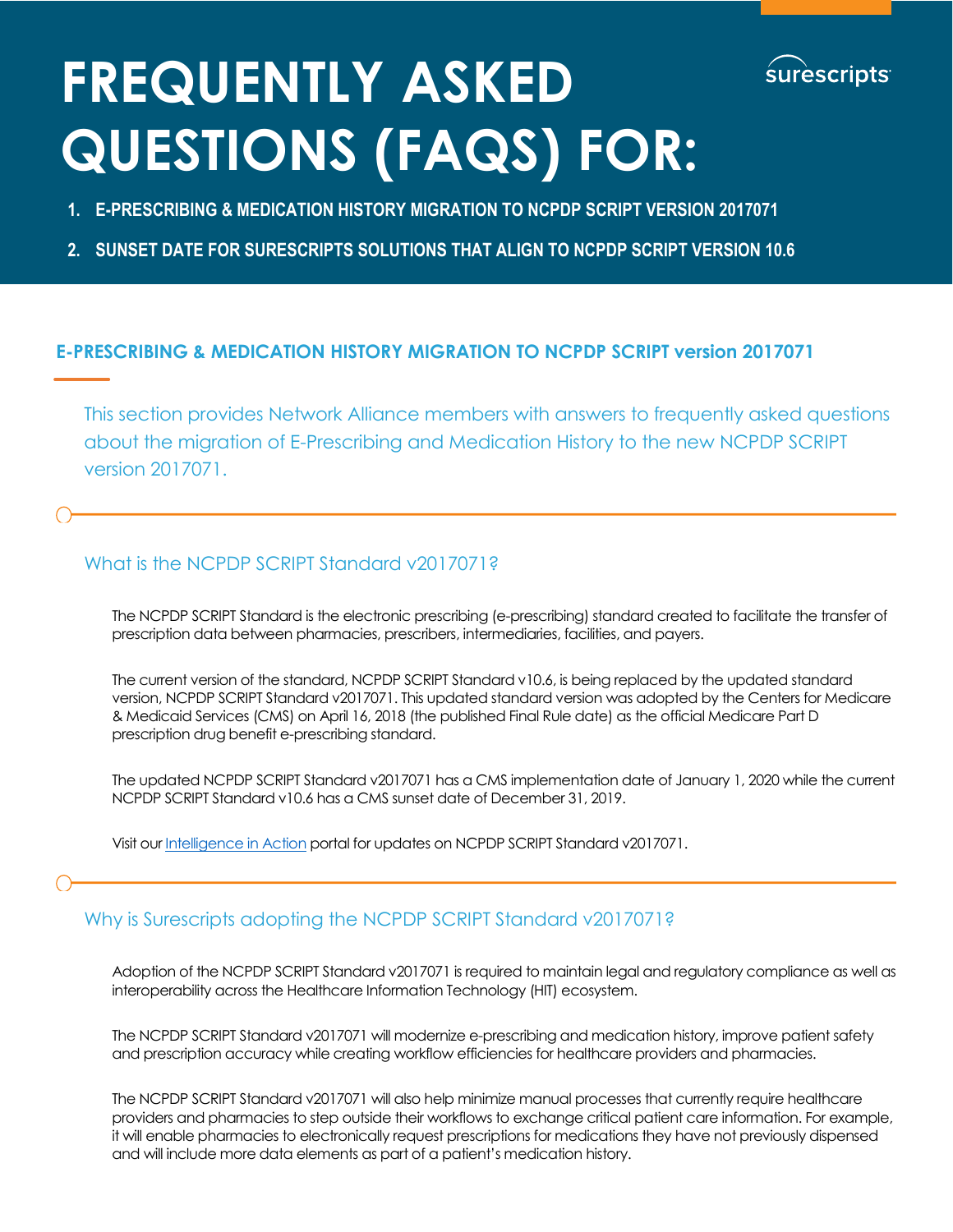- **1. E-PRESCRIBING & MEDICATION HISTORY MIGRATION TO NCPDP SCRIPT VERSION 2017071**
- **2. SUNSET DATE FOR SURESCRIPTS SOLUTIONS THAT ALIGN TO NCPDP SCRIPT VERSION 10.6**

Visit ou[r Intelligence in Action](http://surescripts.com/news-center/intelligence-in-action/) portal for updates on NCPDP SCRIPT Standard v2017071.

Which Surescripts solutions are being updated to align to the NCPDP SCRIPT Standard v2017071?

2

*surescripts* 

The following Surescripts solutions are being updated to align to the NCPDP SCRIPT Standard v2017071:

| <b>Current Surescripts Solutions</b><br><b>Aligning to NCDPD SCRIPT</b><br>version 10.6 | <b>Updated Surescripts Solutions</b><br><b>Aligning to NCDPD SCRIPT</b><br>version 2017071 |
|-----------------------------------------------------------------------------------------|--------------------------------------------------------------------------------------------|
| E-Prescribing 10.6                                                                      | E-Prescribing 6.1                                                                          |
| Medication History 1.0 for Ambulatory                                                   | Medication History 3.0 for Ambulatory                                                      |
| Medication History 1.0 and 2.0 for<br>Reconciliation                                    | Medication History 3.0 for Reconciliation                                                  |
| Directories 4.4, 4.5, and 4.6                                                           | Directories 6.1                                                                            |

## How may I obtain a copy of the CMS Final Rule that names the NCPDP SCRIPT Standard v2017071?

The Centers for Medicare and Medicaid (CMS) Final Rule and the CMS Correction to the Final Rule (edits and revisions in the Final Rule document) may be obtained as a download from the US Federal Register:

[Click here for the US Federal Register Final Rule](https://www.federalregister.gov/documents/2018/04/16/2018-07179/medicare-program-contract-year-2019-policy-and-technical-changes-to-the-medicare-advantage-medicare)

[Click here for the CMS Correction to the Final Rule](https://www.federalregister.gov/documents/2018/06/15/2018-12843/medicare-program-medicare-program-contract-year-2019-policy-and-technical-changes-to-the-medicare)

#### How may I obtain NCPDP SCRIPT Standard v2017071 materials?

The NCPDP SCRIPT Standard v2017071 materials are available to NCPDP members on the NCPDP website's SCRIPT Standards page: [Which you can find here](http://ncpdp.org/Members/Standards-Lookup/)

Materials include:

- NCPDP SCRIPT Standard v2017071 XML Files
- NCPDP SCRIPT Standard v2017071 Implementation Guide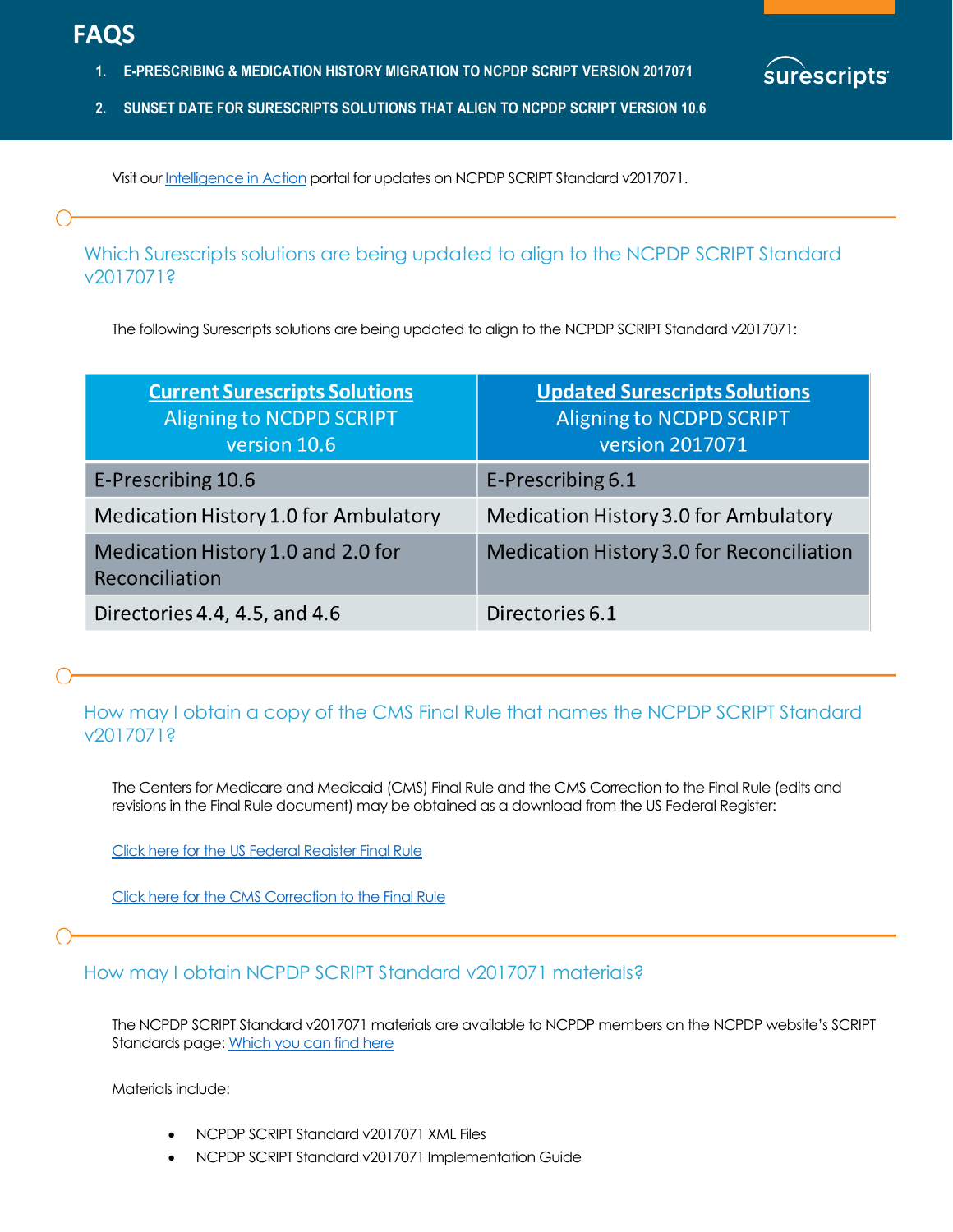**1. E-PRESCRIBING & MEDICATION HISTORY MIGRATION TO NCPDP SCRIPT VERSION 2017071** 



3

- **2. SUNSET DATE FOR SURESCRIPTS SOLUTIONS THAT ALIGN TO NCPDP SCRIPT VERSION 10.6**
	- NCPDP SCRIPT Standard v2017071 XML Standard
	- V2017071 NCPDP SCRIPT Standard Examples Guide
	- NCPDP SCRIPT 2017071 and 10.6 Comparison
	- NCPDP SCRIPT v201707 Data Dictionary and External Code List (online tool)
	- SCRIPT Implementation Recommendation Guide

#### Will a DEA Part 1311 audit be required for upgrading to the NCPDP SCRIPT Standard v2017071?

The US Drug Enforcement Administration's (DEA) Part 1311 audit requirements should be evaluated in consultation with your legal counsel and/or a Part 1311 Electronic Prescriptions for Controlled Substances (EPCS) auditor to determine if an audit would be necessary for your products NCPDP SCRIPT Standard v2017071 upgrade.

#### What is Surescripts E-Prescribing 6.x?

E-Prescribing 6.x is Surescripts updated e-prescribing solution that aligns to the NCPDP SCRIPT Standard v2017071.

#### What is Surescripts Medication History 3.x?

Medication History for Reconciliation 3.x and Medication History for Ambulatory 3.x are Surescripts updated Medication History solutions that align to the NCPDP SCRIPT Standard v2017071.

#### Do I need to upgrade to Surescripts Directory 6.1?

Yes. The Provider Location and Organization Directories will be updated in Surescripts Directory 6.1 with enhancements and align to the NCPDP SCRIPT Standard v2017071.

#### How is Surescripts supporting Network Alliance partners during the transition to NCPDP SCRIPT Standard v2017071?

- Surescripts is supporting the transition to the NCPDP SCRIPT Standard v2017071 through: A dedicated series of email communications providing helpful information regarding insights, tools, timelines, documentation, webinars, etc. to keep you up-to-date and informed
- Sharing lessons learned from an Early Adopter program with a group of Network Alliance partners
- The availability of version translations so you can migrate independently with minimal disruption
- Access early versions of documentation and Guides
- Hosted monthly working sessions, educational workshops and blogs to help you stay informed and collaborate on key decisions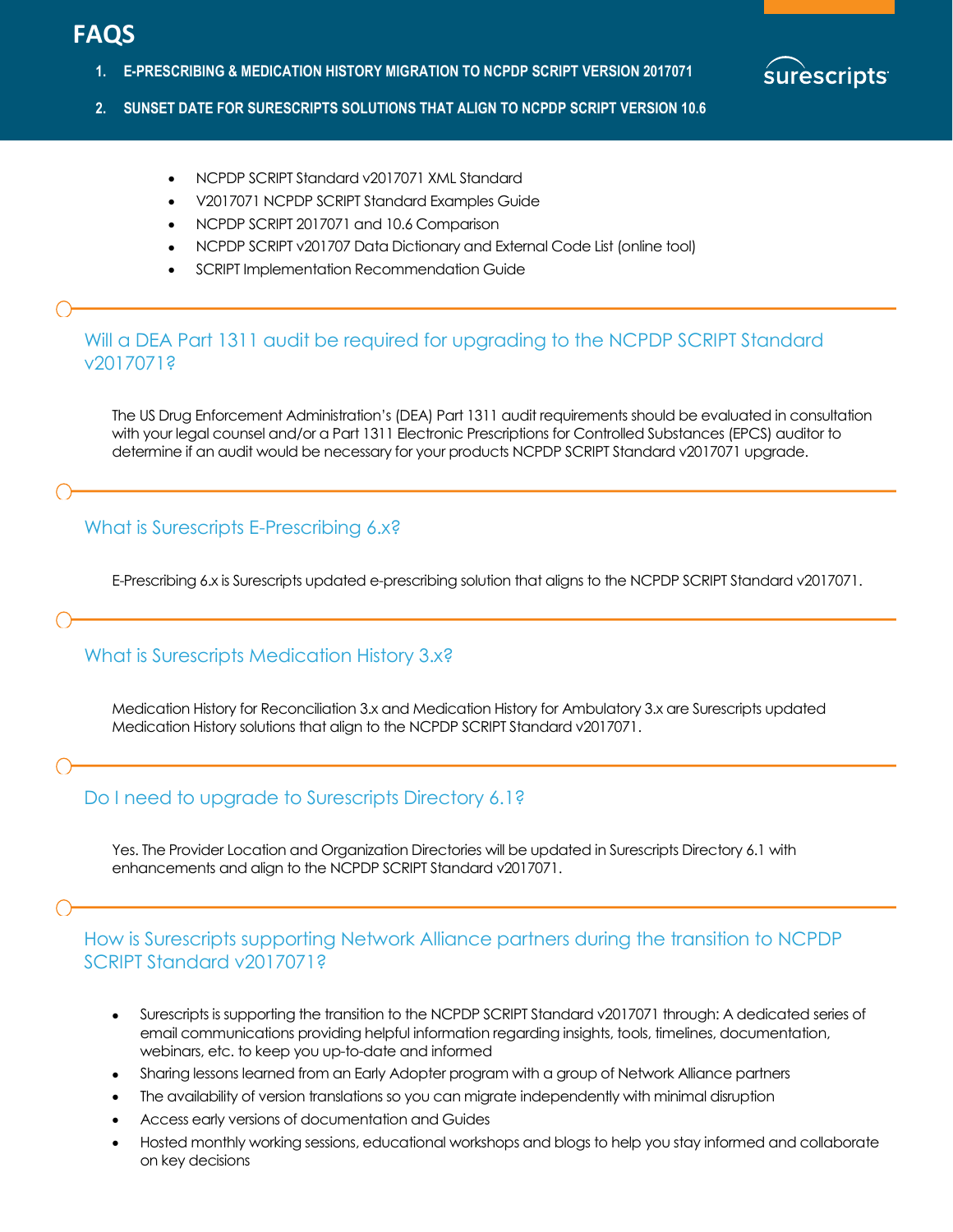**1. E-PRESCRIBING & MEDICATION HISTORY MIGRATION TO NCPDP SCRIPT VERSION 2017071** 



4

- **2. SUNSET DATE FOR SURESCRIPTS SOLUTIONS THAT ALIGN TO NCPDP SCRIPT VERSION 10.6**
	- Dual support of the new and old versions of the solutions for a period of time to help you meet your migration plans

In addition, we have built new tools and continue to enhance existing ones to improve your internal and external testing, certification and implementation efforts. Our goal has been to find efficiencies that will reduce implementation timelines and improve your experience. For example, we have:

- Reduced application certification requirements by prioritizing patient safety and regulatory needs and eliminating redundancy
- Developed new test tools that send and receive clinically relevant scenario-based messages to simulate production
- Reduced the amount of testing needed and the provision of tools to increase configurability with greater efficiency

#### How much work is involved in transitioning to Surescripts E-Prescribing 6.1 and Medication History 3.0 solutions?

We understand that adopting the NCPDP SCRIPT Standard v2017071 will be a considerable effort. The amount of work required will depend on your system and company. It is strongly advised that you evaluate the impact of the changes on your organization to assess the level of effort needed to make the transition.

Surescripts is committed to help you make the transition. Through close collaboration with our Network Alliance partners, we are taking a proactive and unified approach to help make the transition as seamless as possible.

For example, Surescripts will continue to provide information on how the updated and current versions differ. This includes changes to schema, business rules, translations, workflow and tools. Our dedicated series of email communications will keep you informed of timelines, tools, procedures, webinars, education, etc. Your Account Manager is available for any questions that you may have.

#### What Guides and Translation Matrices are currently available to assist in building/testing Surescripts E-Prescribing 6.1 and Medication History 3.0 solutions?

The following Surescripts documentation is currently available to you in your Admin Console staging environment:

- Connectivity and Authentication Implementation Guide
- Directories Early Adopter Draft Implementation Guide 6.1.1
- E-Prescribing Early Adopter Draft Companion Guide 6.1.2
- E-Prescribing 6.1 Translation Matrix (link in Appendix of E-Prescribing Early Adopter Draft Companion Guide 6.1.2)
- eRx Message Manager Pilot Draft User Guide 1.1
- Medication History Companion Guide 3.0.1
- Medication History 3.0 Translation Matrix (link in Appendix of Medication History Companion Guide 3.0.1)

Surescripts will continue to make modifications to our documentation based on our Early Adopter program. As Guides are published and made available in the Admin Console staging environment, we will notify you with our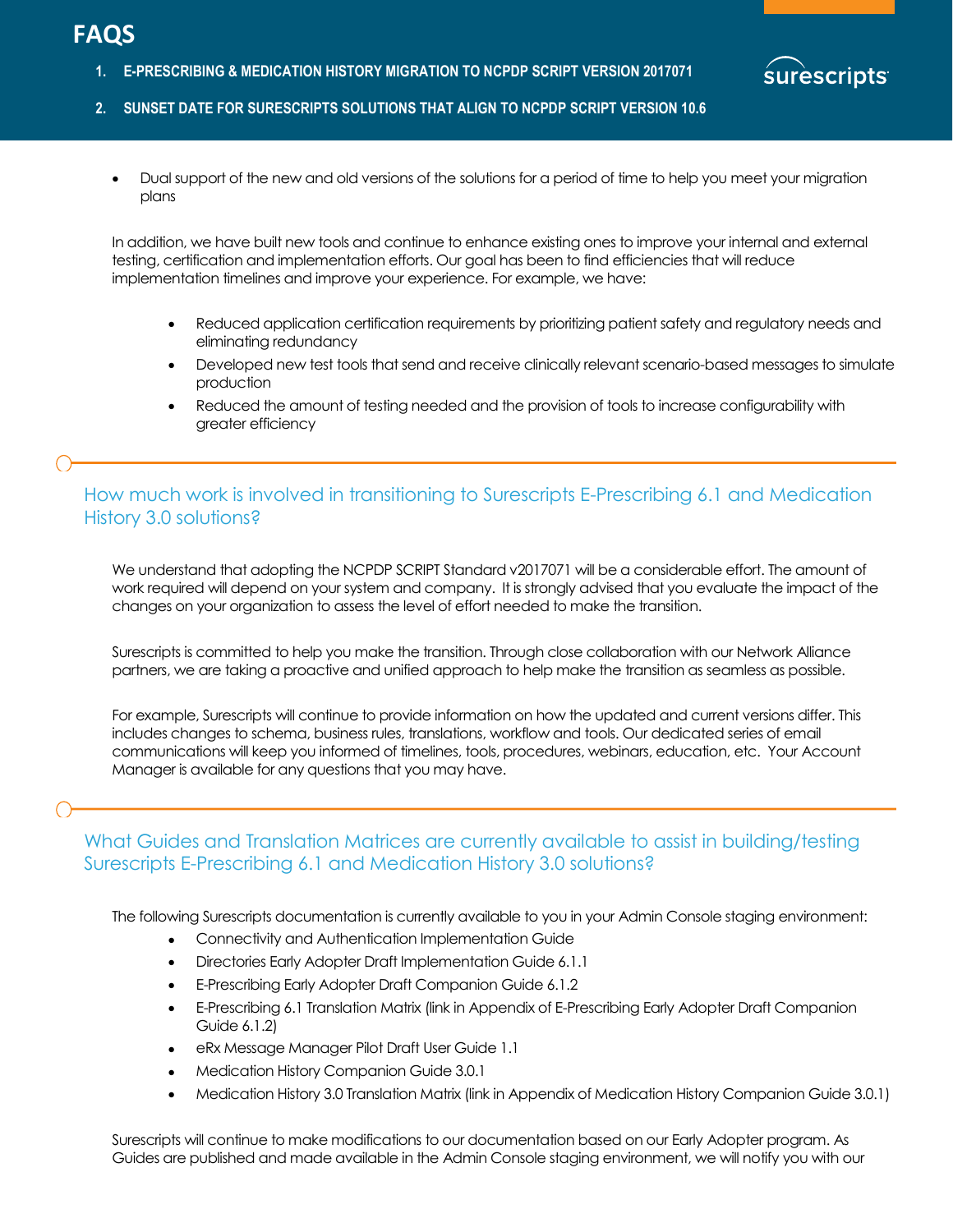**1. E-PRESCRIBING & MEDICATION HISTORY MIGRATION TO NCPDP SCRIPT VERSION 2017071** 



NCPDP SCRIPT Standard v2017071 email communication series.

#### Where can I find XML message examples?

XML message examples can be found in the NCPDP SCRIPT Standard v2017071 Examples Guide (see FAQ#4, "How may I obtain a copy of the NCPDP SCRIPT Standard v2017071 documents?", on how to obtain this guide from NCPDP).

5

**Irescripts** 

In addition, the e-Prescribing and Medication History Message Manager is pre-populated with a variety of example messages that users can send to their own application.

#### **SUNSET DATE FOR SURESCRIPT SOLUTIONS THAT ALIGN TO NCPDP SCRIPT version 10.6**

This section provides Network Alliance participants with answers to frequently asked questions about the December 1, 2020 sunset date for the current Surescripts solutions that align to NCPDP SCRIPT version 10.6.

#### Why and how was the December 1, 2020 sunset date determined?

The December 1, 2020 sunset date was decided upon with input from across our customer base (Network Alliance) along with thoughtful and careful consideration of the following:

#### **Network Alliance requirements**

- Provide the appropriate lead time for Network Alliance participants to migrate to the updated solutions (24 months). Surescripts Early Adopter Guides were published by October 2018.
- Confirm that the majority of Network Alliance participants have begun preparing their migration efforts.
- Assure Surescripts network stability, as well as ensure that remediation support is available during the first year of the updated solutions versions.
- Ensure everyone on the Surescripts network would be able to leverage the additional capabilities introduced as part of the updated solutions alignment to the NCPDP SCRIPT version 2017071.

#### **Regulatory landscape**

- The Centers for Medicare and Medicaid Services ("CMS") adoption of the NCPDP SCRIPT version 2017071 for Medicare Part D E-Prescribing programs effective as of the January 1, 2020 implementation date, and the retirement of NCPDP SCRIPT version 10.6 for E-Prescribing and Medication History transactions.
- The Office of the National Coordinator ("ONC") Health IT Certification Program and its criteria for certification of EHR vendor's software for ambulatory and acute providers.
- CMS's administration of the Promoting Interoperability ("PI ") Program requiring compliance to the Certified EHR Technology (CEHRT) criteria set by ONC.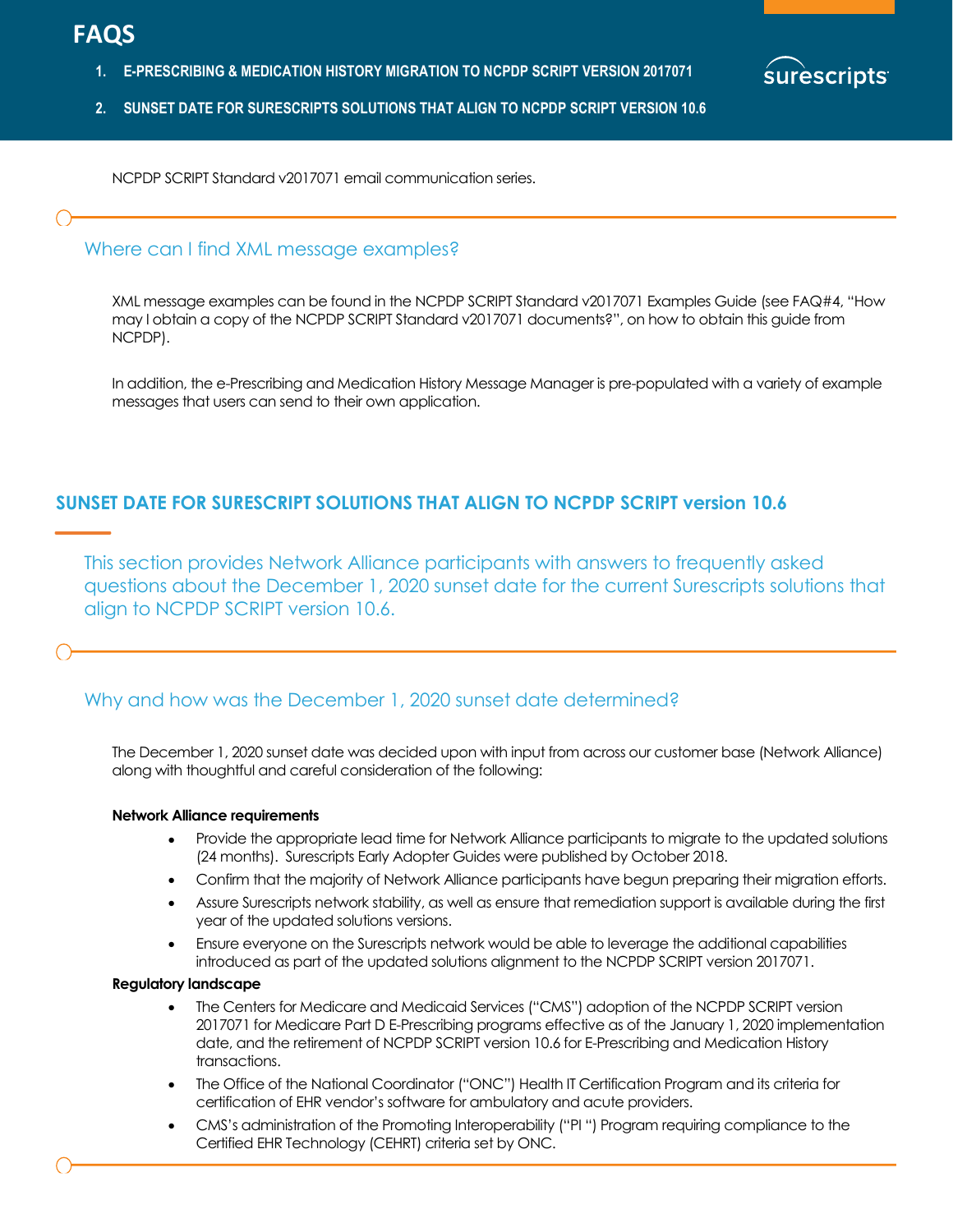- **1. E-PRESCRIBING & MEDICATION HISTORY MIGRATION TO NCPDP SCRIPT VERSION 2017071**
- **2. SUNSET DATE FOR SURESCRIPTS SOLUTIONS THAT ALIGN TO NCPDP SCRIPT VERSION 10.6**



6

#### What will happen on the December 1, 2020 sunset date?

At 12:00AM Eastern Standard Time on December 1, 2020 Surescripts current solutions and transaction versions that align to the NCPDP SCRIPT version 10.6 will be retired and no longer function or be supported.

The following table provides the names of the old solutions and their corresponding updated solutions:

| <b>Current Surescripts Solutions</b><br>Retiring at 12:00AM EST on Sunset Date<br>of December 1, 2020 | <b>Updated Surescripts Solutions</b><br>Aligning to NCDPD SCRIPT Standard<br>v2017071 |
|-------------------------------------------------------------------------------------------------------|---------------------------------------------------------------------------------------|
| E-Prescribing 10.6                                                                                    | E-Prescribing 6.1                                                                     |
| Medication History 1.0 for Ambulatory                                                                 | Medication History 3.0 for Ambulatory                                                 |
| Medication History 1.0 and 2.0 for<br>Reconciliation                                                  | <b>Medication History 3.0 for Reconciliation</b>                                      |
| Directories 4.4, 4.5, and 4.6                                                                         | Directories 6.1                                                                       |

Transactions using the current solutions after the sunset date will be rejected by Surescripts. The sunset date applies to all Network Alliance participants.

There are multiple Surescripts solutions that implement NCPDP SCRIPT version 10.6. Does the sunset date impact any of the solutions not listed in the above chart?

No. The only Surescripts solutions retiring on the sunset date are listed in the answer to question above.

What will happen when messages are sent between the current and updated solutions prior to the sunset date?

Messages occurring between current and updated versions will be automatically translated when appropriate and safe to do so. If it is not appropriate to translate the message due to the content of the message being lost in translation, the message will be rejected with a notice specifying the rejection reason. Translation Matrices have been developed and are available in your Admin Console staging environment:

- E-Prescribing 6.1 Translation Matrix (link in Appendix of E-Prescribing Companion Guide 6.1).
- Medication History 3.0 Translation Matrix (link in Appendix of Medication History Companion Guide 3.0).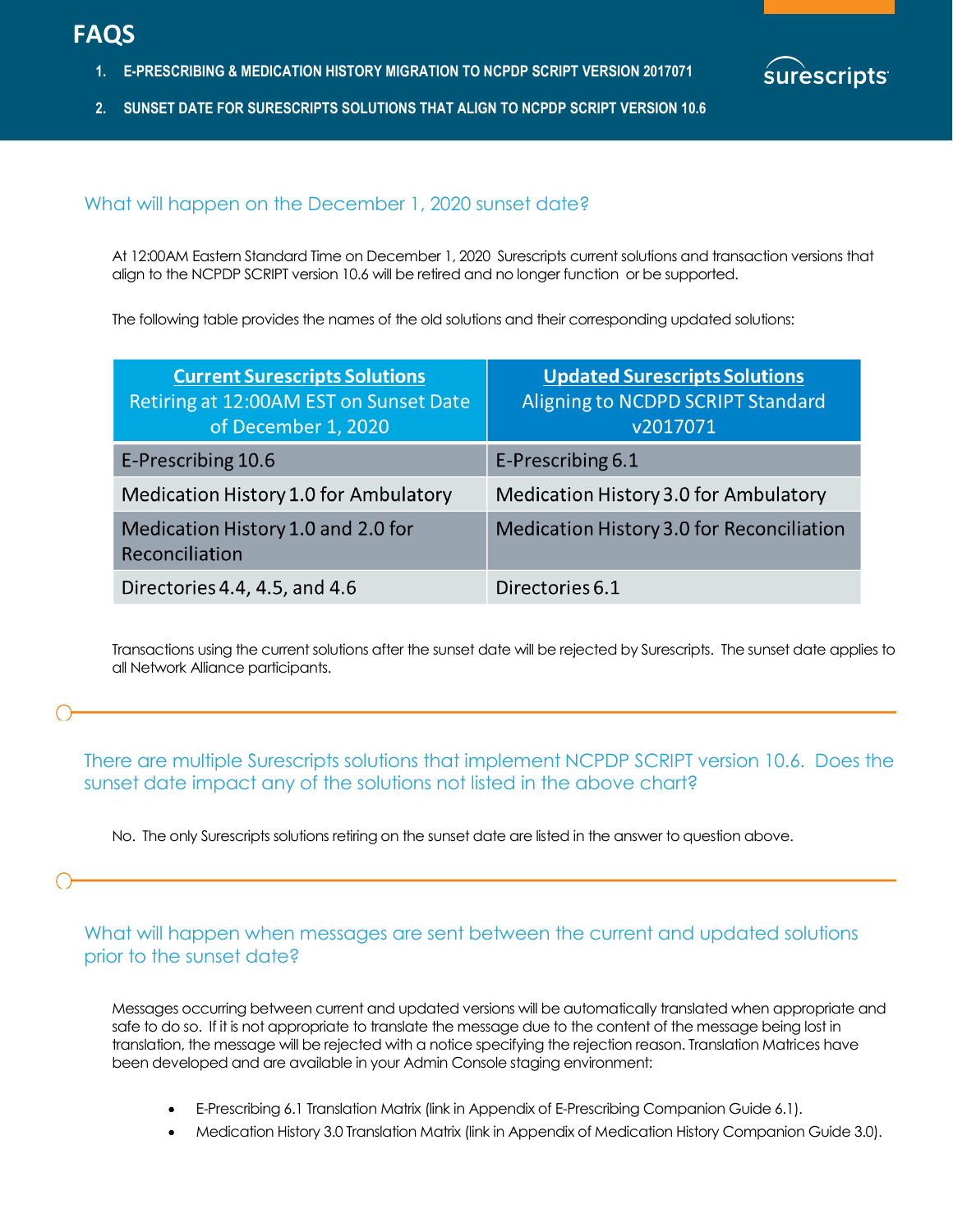**1. E-PRESCRIBING & MEDICATION HISTORY MIGRATION TO NCPDP SCRIPT VERSION 2017071** 



7

**2. SUNSET DATE FOR SURESCRIPTS SOLUTIONS THAT ALIGN TO NCPDP SCRIPT VERSION 10.6**

Please note that it is the responsibility of Network Alliance participants to determine whether conducting transactions using NCPDP SCRIPT version 10.6 following the January 1, 2020 CMS compliance deadline is acceptable based on their individual circumstances. According to guidance issued by CMS on May 9, 2018, CMS expects Part D plans to allow pharmacies to address any implementation issues with the transition to NCPDP SCRIPT version 2017071 without imposing financial penalties.

## Can I migrate to the updated solutions before the January 1, 2020 CMS compliance date?

- Yes, you are able to migrate to Surescripts' updated solutions prior to January 1, 2020.
- Our interpretation of the CMS guidance announced on May 9, 2018 and September 20, 2019 is that industry has significant flexibility as to how they may test NCPDP SCRIPT version 2017071 prior to January 1, 2020, including allowing for testing in a production environment.
- Surescripts has invested in technology solutions and business processes to lead the industry in a transition to the NCPDP SCRIPT version 2017071 in a manner that preserves network stability and patient safety; this includes product certification and testing in the production environment prior to January 1, 2020.
- Through a proactive and unified approach, Surescripts is committed to helping you make the transition as seamless as possible. Surescripts is prepared and ready to support your preferred migration approach. Your dedicated Surescripts Integration Project Manager can facilitate a discussion to help with your migration plans.
- As of October 2019, several Network Alliance participants have successfully migrated to upgraded solutions, and are actively engaging in transactions in the production environment.

An EHR is deemed certified under the ONC Certification Program, which currently specifies the conducting of e-prescribing transactions using NCPDP SCRIPT version 10.6. Will that specific requirement be updated to reflect the new NCPDP SCRIPT version 2017071?

- On March 4, 2019, ONC published a Notice of Proposed Rule Making ("NPRM") that has issued new certification requirements under the Certification Program.
- The NPRM adopts NCPDP SCRIPT version 2017071 as the new e-prescribing standard under the Certification Program.
- On September 6, 2019, ONC announced that developers of 2015 Edition certified Health IT Modules to the ePrescribing criterion (45 CFR 170.315(b)(3)) are permitted to update their products to NCPDP SCRIPT version 2017071.
- ONC further states that updating to the new standard, "will not invalidate or place at risk the product(s) certification to 170.315(b)(3)".
- Developers are required to inform their ONC-ACBs when they implement NCPDP SCRIPT version 2017071.

What steps is Surescripts taking on behalf of the Network Alliance's EHR community to address the issue with the need to conduct duplicate certifications of NCPDP SCRIPT version 2017071 (once to obtain Surescripts certification and possibly again to obtain ONC certification)?